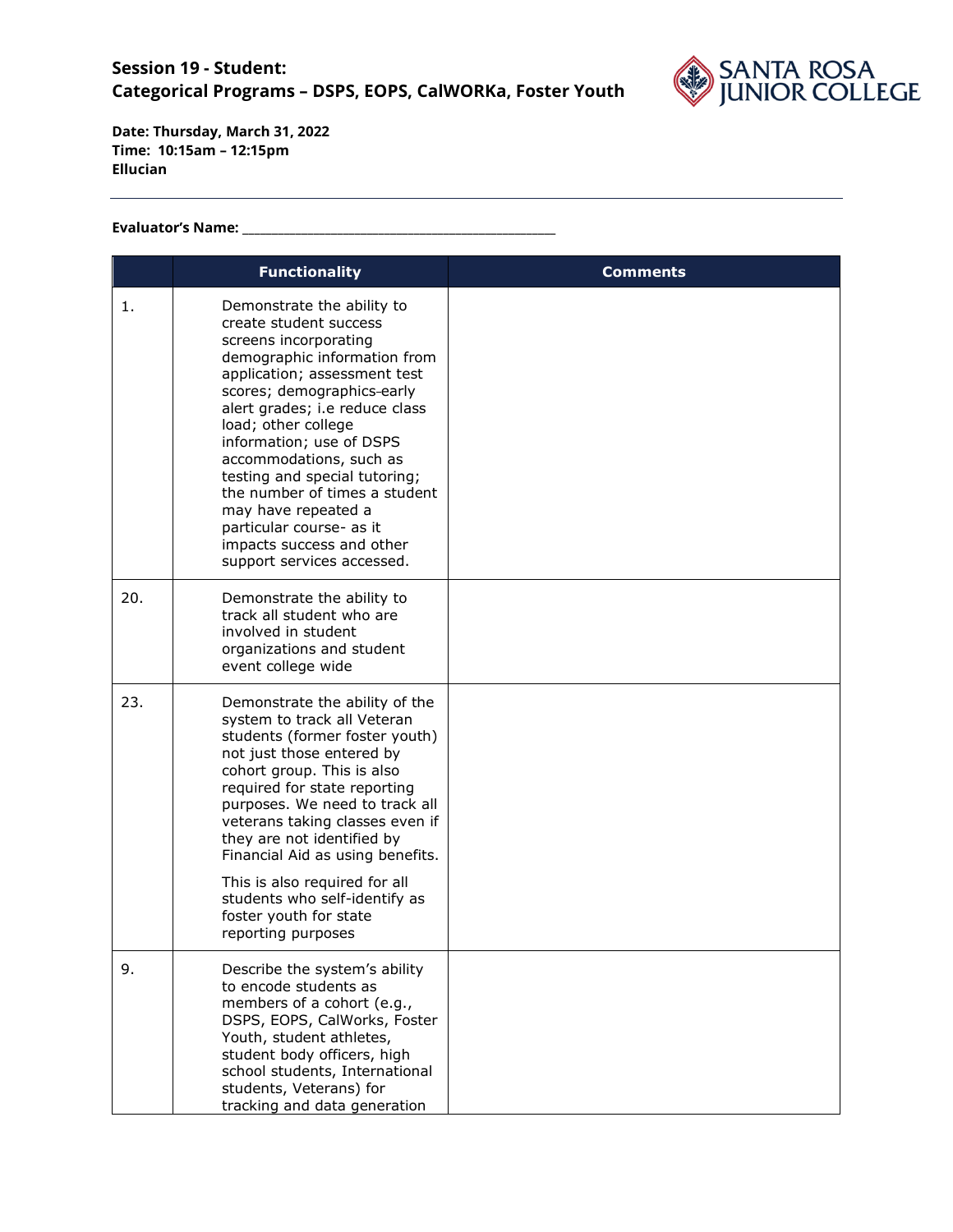

|     | <b>Functionality</b>                                                                                                                                                                                                                                                                                                                                                       | <b>Comments</b> |
|-----|----------------------------------------------------------------------------------------------------------------------------------------------------------------------------------------------------------------------------------------------------------------------------------------------------------------------------------------------------------------------------|-----------------|
|     | purposes ability to interface<br>with CalPass reports                                                                                                                                                                                                                                                                                                                      |                 |
| 12. | Demonstrate the system's<br>ability to assign a student to<br>multiple cohorts (participating<br>in EOPS, CalWORKs and an<br>athlete etc.) for tracking and<br>data generation purposes.                                                                                                                                                                                   |                 |
| 14. | Demonstrate the ability for<br>the system to identify if a<br>student is participating in<br>multiple programs and<br>receiving multiple services so<br>that we can do a cost<br>analysis.                                                                                                                                                                                 |                 |
| 15. | Describe the system's ability<br>to track students who receive<br>special counseling or other<br>services from special<br>programs (e.g., EOPS, DSPS,<br>athletics, international<br>students, Veterans, CalWorks)                                                                                                                                                         |                 |
| 3.  | Demonstrate the ability to<br>track compliance with special<br>program requirements (e.g.<br>number of EOPS counseling<br>appointments, EOPS mid<br>semester progress reports)<br>Enable user to change unit<br>requirements and ability to<br>modify unit requirements on<br>individual circumstances (we<br>have that capability now, do<br>not want to lose) is needed. |                 |
| 10. | Demonstrate the ability for<br>the system to maintain<br>general information such as<br>accommodations (waiver to be<br>enrolled in 9 units vs. 12<br>units) and other types of Ed<br>Plans and where the                                                                                                                                                                  |                 |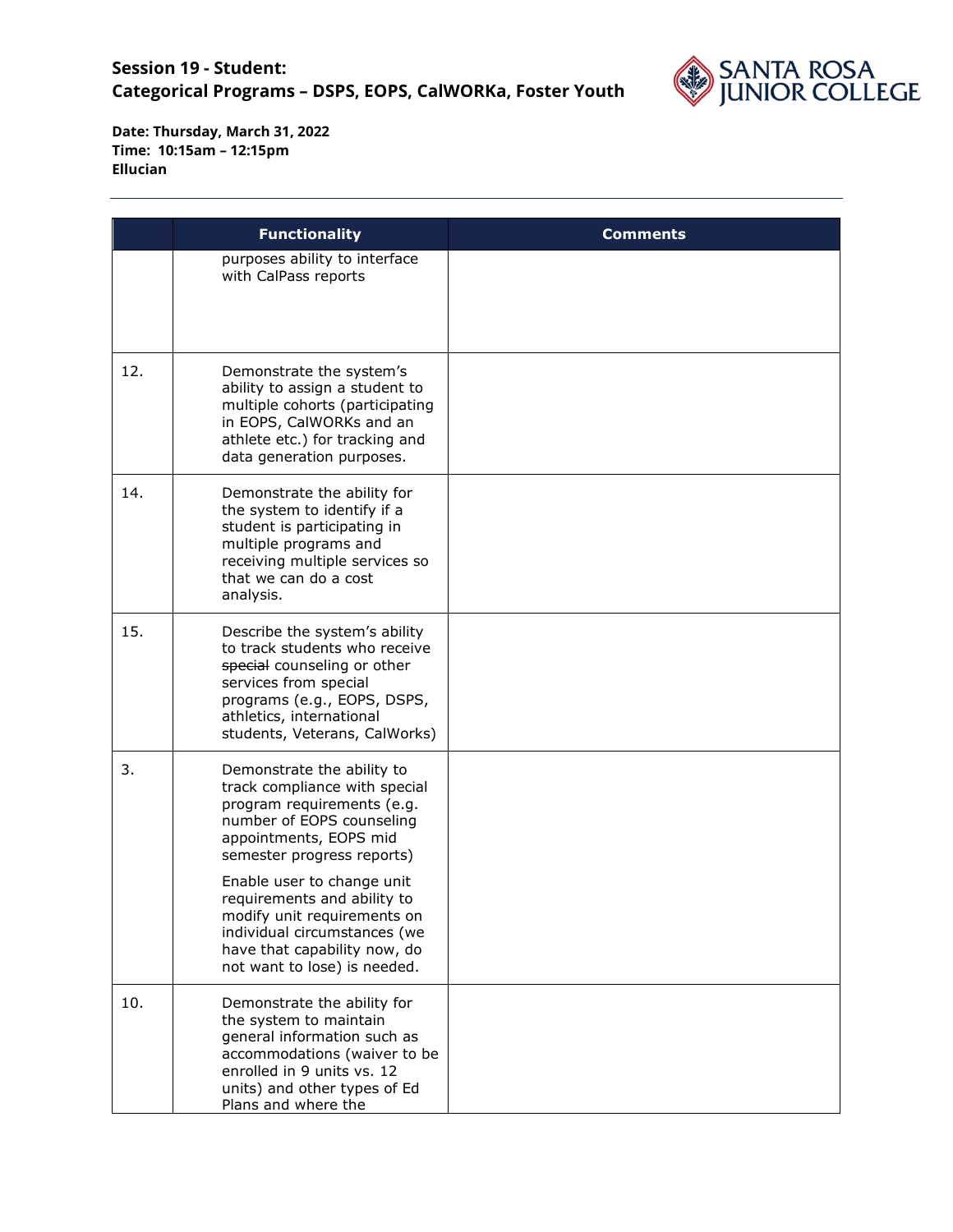

|     | <b>Functionality</b>                                                                                                                                                                                                                                                                                                                                                                                                                                                                                                                                | <b>Comments</b> |
|-----|-----------------------------------------------------------------------------------------------------------------------------------------------------------------------------------------------------------------------------------------------------------------------------------------------------------------------------------------------------------------------------------------------------------------------------------------------------------------------------------------------------------------------------------------------------|-----------------|
|     | requirement originated e.g.<br>Veterans requirements,<br>CalWORKs, CARE, etc.)<br>Need a comprehensive tool<br>that can be used to store<br>documents, progress &<br>student communications                                                                                                                                                                                                                                                                                                                                                         |                 |
| 13. | Demonstrate the ability for<br>dividing employee view of<br>cohort specific criteria (e.g.<br>EOPS requirement of 3 visits<br>per student, per term, which<br>may not be appropriate for<br>sharing with other programs<br>(DSPS). Demonstrate the<br>ability to maintain general<br>information such as<br>accommodations (waiver to<br>enroll in 9 units vs. 12 units)<br>participation in other support<br>programs (tutoring, MESA,<br>Puente,) and where the<br>requirement originated e.g.<br>Veterans requirements,<br>CalWORKs, CARE, etc.) |                 |
| 19. | Demonstrate the ability for<br>the system to keep track of<br>activities the student is<br>participating in-individual<br>counseling, group counseling,<br>workshops, internships,<br>studying in the tutor centers-<br>in one comprehensive area so<br>we can keep track of what<br>combination of services are<br>needed in order for a student<br>to be successful.                                                                                                                                                                              |                 |
| 4.  | Demonstrate the ability to<br>track services provided to<br>special programs (e.g. meal<br>cards, books)<br>This should include the ability<br>to add case notes by program                                                                                                                                                                                                                                                                                                                                                                         |                 |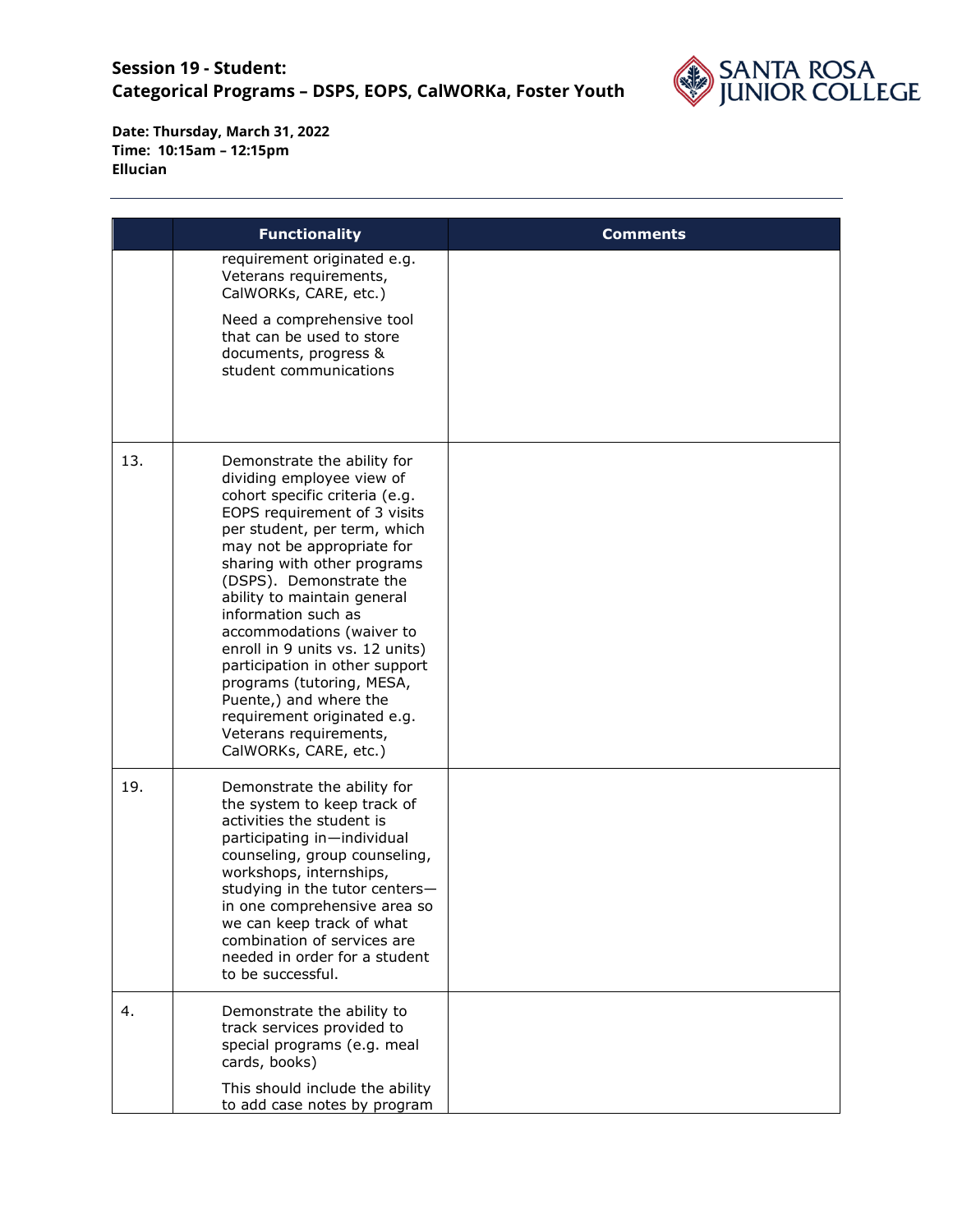

|     | <b>Functionality</b>                                                                                                                                                                                                                                                                                                                 | <b>Comments</b> |
|-----|--------------------------------------------------------------------------------------------------------------------------------------------------------------------------------------------------------------------------------------------------------------------------------------------------------------------------------------|-----------------|
|     | and include different<br>permissions on what is viewed<br>within the department $-$ We<br>would like to have a place to<br>store notes.                                                                                                                                                                                              |                 |
| 5.  | Demonstrate how the system<br>enables early alerts with<br>respect to Instructor,<br>Counselor, Advisor, and<br>Director reports about a<br>student's performance.<br>Demonstrate the ability to<br>smoothly generate reports<br>from web-based (canvas) into<br>early alert format and link<br>referral forms or resource<br>pages. |                 |
| 17. | Demonstrate the system's<br>ability to track and share<br>student referrals and produce<br>reports based on activity. We<br>would like to include all<br>learning communities in this<br>referral group.                                                                                                                             |                 |
| 8.  | Demonstrate the ability to<br>track follow up efforts for<br>those students who receive<br>early alerts by: special<br>populations, ethnicity, GPA<br>ranges, majors, high school<br>last attended, gender,<br>probation status, resources                                                                                           |                 |
| 21. | Describe the system's ability<br>to generate reports based on<br>user provided perimeters i.e.<br>"How many students who<br>were eligible to receive testing<br>accommodations used them?"                                                                                                                                           |                 |
| 26. | Demonstrate the ability for<br>the system to provide cohort<br>data for Grades, Certificate<br>earned, degrees earned, and<br>Students who have<br>transferred. CalWORKs needs                                                                                                                                                       |                 |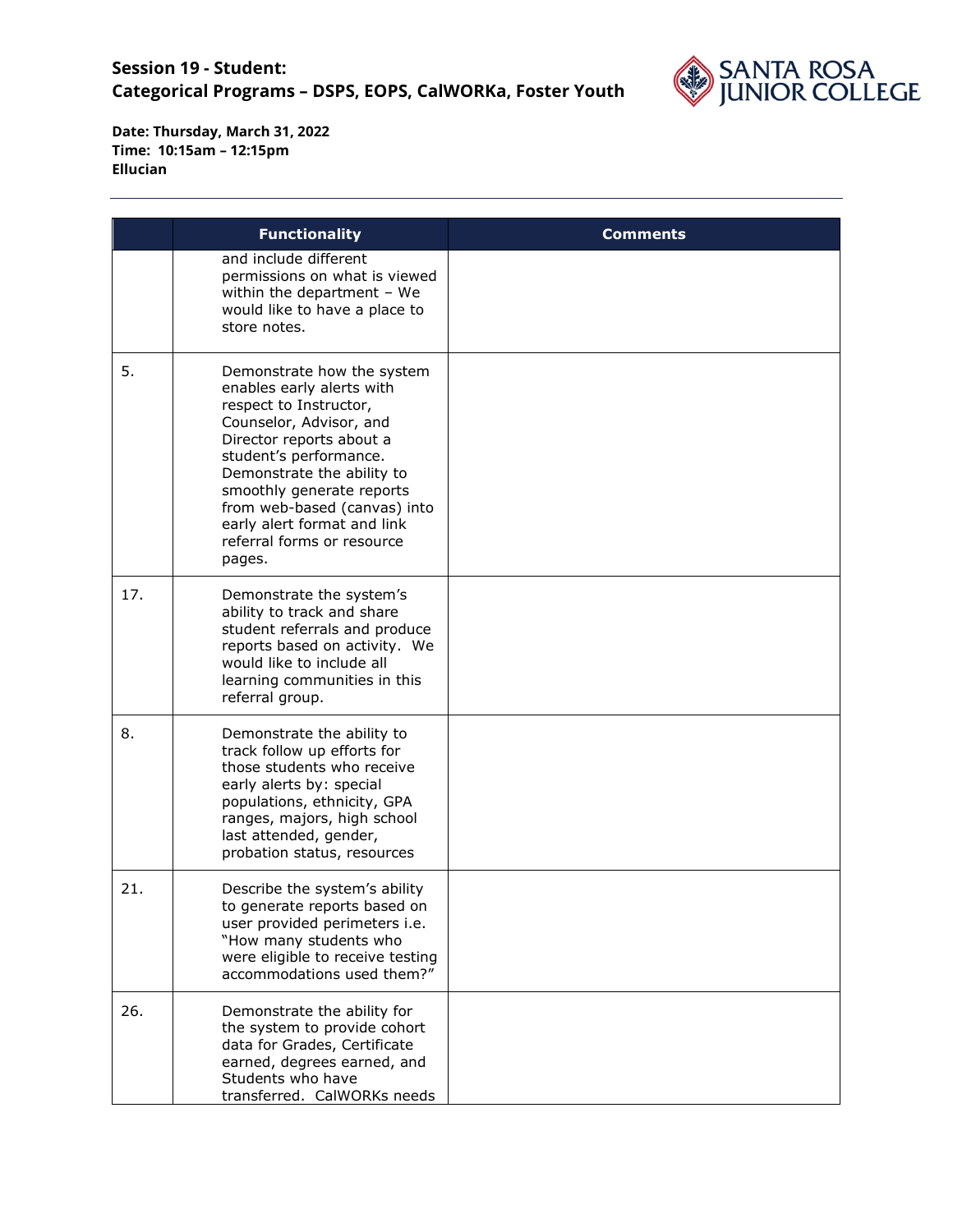

|     | <b>Functionality</b>                                                                                                                                                                                                                                                                                                                                                                                                                                                              | <b>Comments</b> |
|-----|-----------------------------------------------------------------------------------------------------------------------------------------------------------------------------------------------------------------------------------------------------------------------------------------------------------------------------------------------------------------------------------------------------------------------------------------------------------------------------------|-----------------|
|     | the ability to report out this<br>information each semester.                                                                                                                                                                                                                                                                                                                                                                                                                      |                 |
|     | Also needed for EOPS & Foster<br>Youth Programs.                                                                                                                                                                                                                                                                                                                                                                                                                                  |                 |
| 24. | Demonstrate the system's<br>ability to generate reports<br>based on the number of units,<br>number of online classes, and<br>the number of units at SRJC<br>for a given cohort<br>It would be Helpful to be able<br>pull a customized a report<br>based on chosen parameters                                                                                                                                                                                                      |                 |
| 11. | Demonstrate the ability for<br>the system to keep track and<br>to integrate EOPS, CalWORKs,<br>Vets program requirements<br>and guidelines of how many<br>students are eligible for<br>services in a state funded<br>program in addition to the<br>college wide support programs<br>and how many are ineligible,<br>based upon GPA, number of<br>times student has seen a<br>counselor, units attempted vs.<br>completed, change of income,<br>marital status, dependents<br>etc. |                 |
| 25. | Demonstrate the ability for<br>communicating with students<br>via email, text messaging, etc.<br>and change of password every<br>semester or academic year.                                                                                                                                                                                                                                                                                                                       |                 |
| 22. | Demonstrate Students' Right<br>to Know capabilities.                                                                                                                                                                                                                                                                                                                                                                                                                              |                 |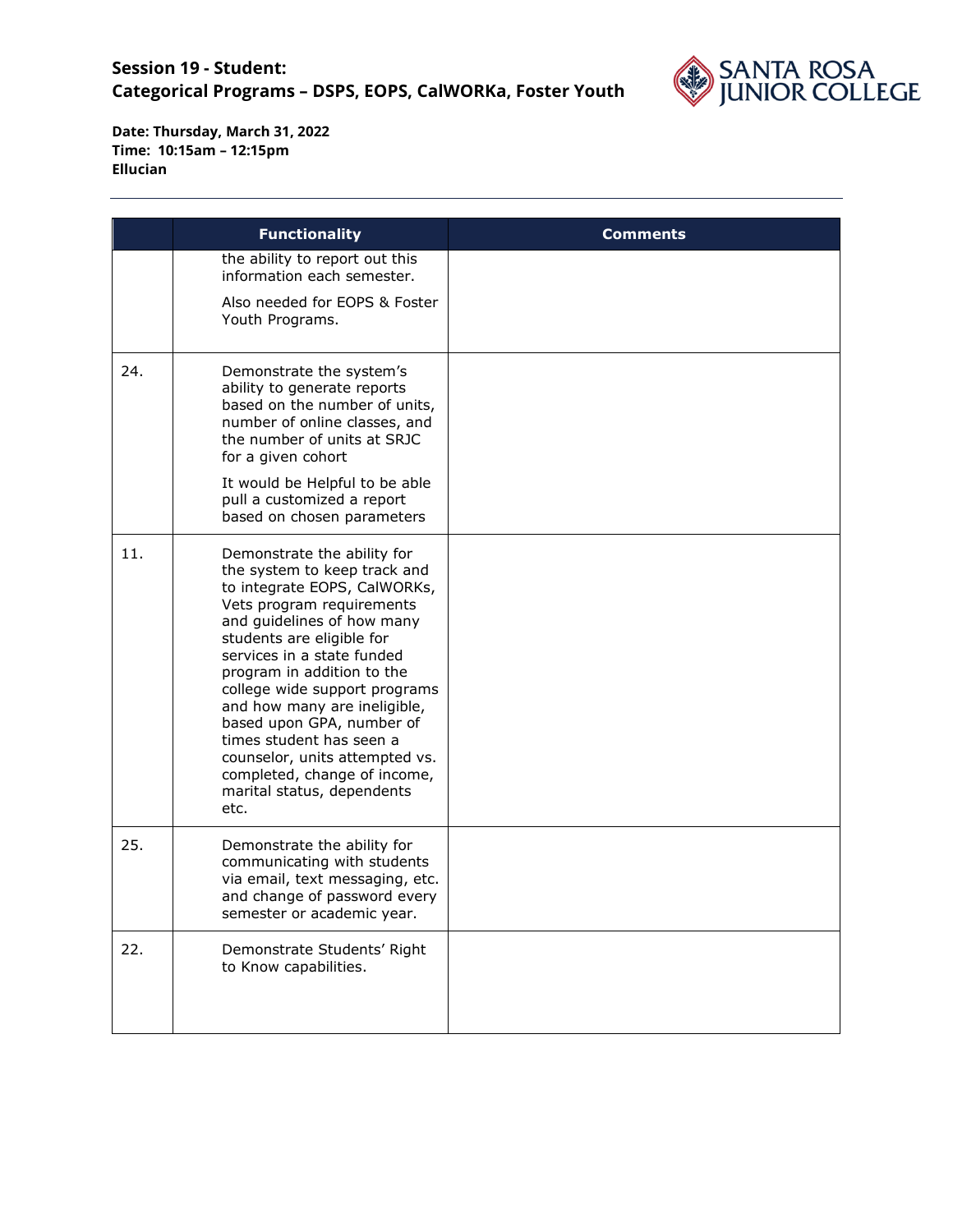

|     | <b>Functionality</b>                                                                                                                                                                                                                                                                                                                                                                                                                                                                                                                                                                                                                                                                                                                                                                                                                                                                                                                                                                                                                      | <b>Comments</b> |
|-----|-------------------------------------------------------------------------------------------------------------------------------------------------------------------------------------------------------------------------------------------------------------------------------------------------------------------------------------------------------------------------------------------------------------------------------------------------------------------------------------------------------------------------------------------------------------------------------------------------------------------------------------------------------------------------------------------------------------------------------------------------------------------------------------------------------------------------------------------------------------------------------------------------------------------------------------------------------------------------------------------------------------------------------------------|-----------------|
| 18. | Demonstrate the ability for<br>the system to permit students<br>to build an online portfolio<br>with samples of coursework<br>completed, student services<br>activities participated in and<br>student life activities; Co-<br>curricular transcripts.                                                                                                                                                                                                                                                                                                                                                                                                                                                                                                                                                                                                                                                                                                                                                                                    |                 |
| 2.  | Demonstrate the ability for<br>the system to tell the student<br>what the next step in the<br>enrollment process based on<br>the information available on<br>their application or coded in<br>on their record. (i.e. To Do<br>list, including items such as<br>missing transcripts, financial<br>aid documents, admission<br>paperwork, evaluation request<br>form). This could include<br>specific populations, such as<br>DSPS, EOPS, Foster Youth,<br>CalWorks)<br>We would like to see easier<br>access between departments<br>on some shared items.<br>Ideally, it would be helpful for<br>example if EOPS is requiring<br>transcripts and the student<br>submits them to Admissions &<br>Records as required, EOPS<br>gets a communication of task<br>completed if created by EOPS.<br>This would include other<br>documents or information we<br>share including foster youth<br>verifications that are required<br>for Foster Youth Programs,<br>Financial Aid & Admissions &<br>Records and at times all<br>collected and stored |                 |
|     | differently.                                                                                                                                                                                                                                                                                                                                                                                                                                                                                                                                                                                                                                                                                                                                                                                                                                                                                                                                                                                                                              |                 |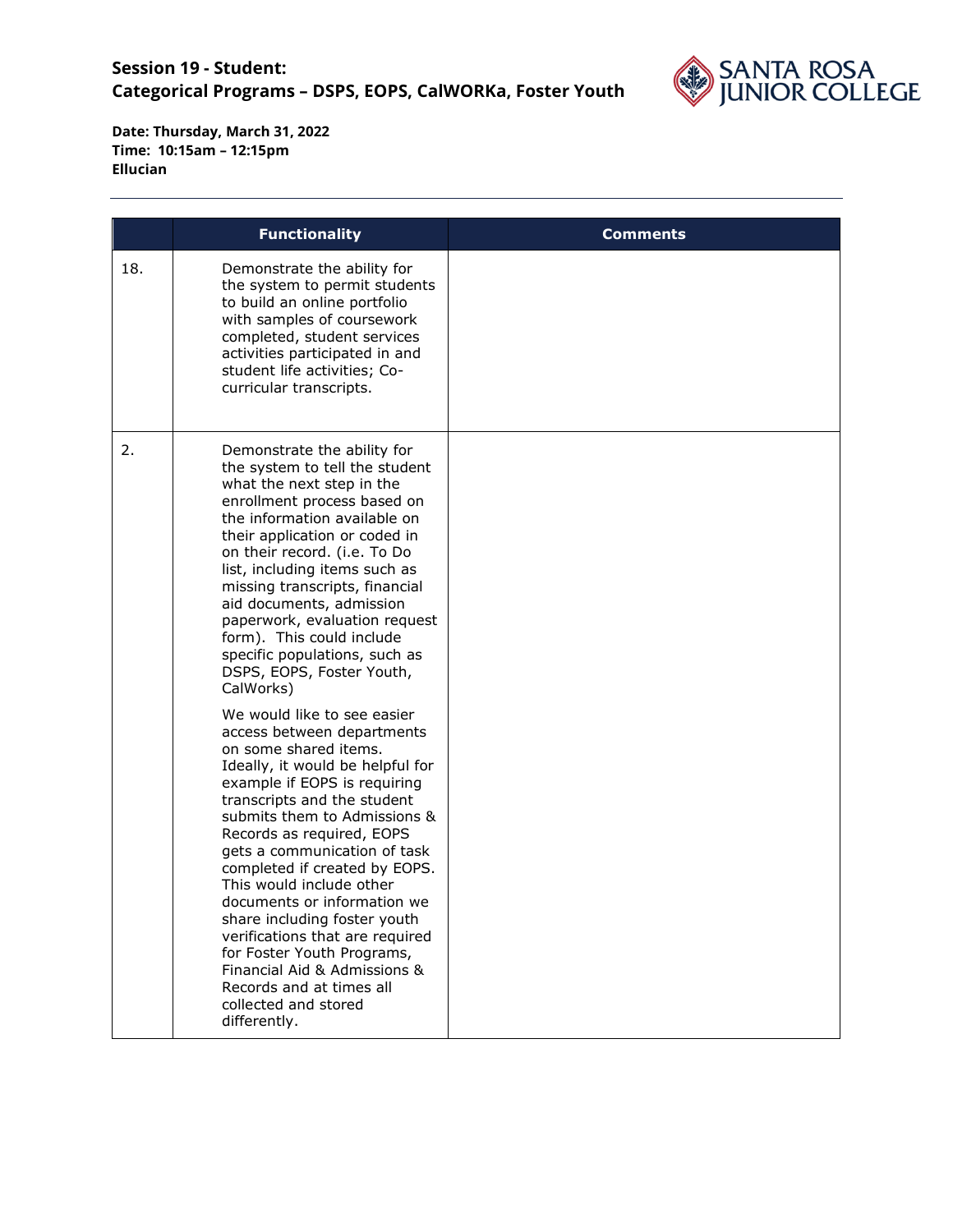

|     | <b>Functionality</b>                                                                                                                                                                                                                                                                                                                                                                                                                                                                                                                                                  | <b>Comments</b> |
|-----|-----------------------------------------------------------------------------------------------------------------------------------------------------------------------------------------------------------------------------------------------------------------------------------------------------------------------------------------------------------------------------------------------------------------------------------------------------------------------------------------------------------------------------------------------------------------------|-----------------|
| 7.  | Demonstrate the ability for<br>the system to alert students<br>that book vouchers are ready.<br>Alert should also include the<br>availability grants, bus passes,<br>meal tickets, gas cards,<br>program campus tours etc.<br>Available to see what has<br>been awarded within all of our<br>programs, since they all come<br>from different funds and there<br>is overlap with students.                                                                                                                                                                             |                 |
| 6.  | Demonstrate the ability for<br>the system to provide<br>warnings to students when<br>they are short from<br>completing their special<br>program(s) requirements,<br>which may interfere with their<br>progress; and tell them which<br>services can assist them.<br>Clearly communicate the<br>probation/ warning guideline.<br>What deficiency i.e minimum<br>units, appointments,<br>workshops, hours, progress<br>towards goal, completion rate.<br>How can we provide more<br>information to the student<br>from SIS? (User friendly<br>student facing interface) |                 |
| 16. | Demonstrate the ability for<br>the system to alert the<br>student that they are ineligible<br>for certain services due to lack<br>of meeting requirements such<br>as missing elements of SSSP<br>requirements. Link resources<br>for corrective action or<br>individual with ability to<br>schedule or provide<br>intervention.                                                                                                                                                                                                                                       |                 |